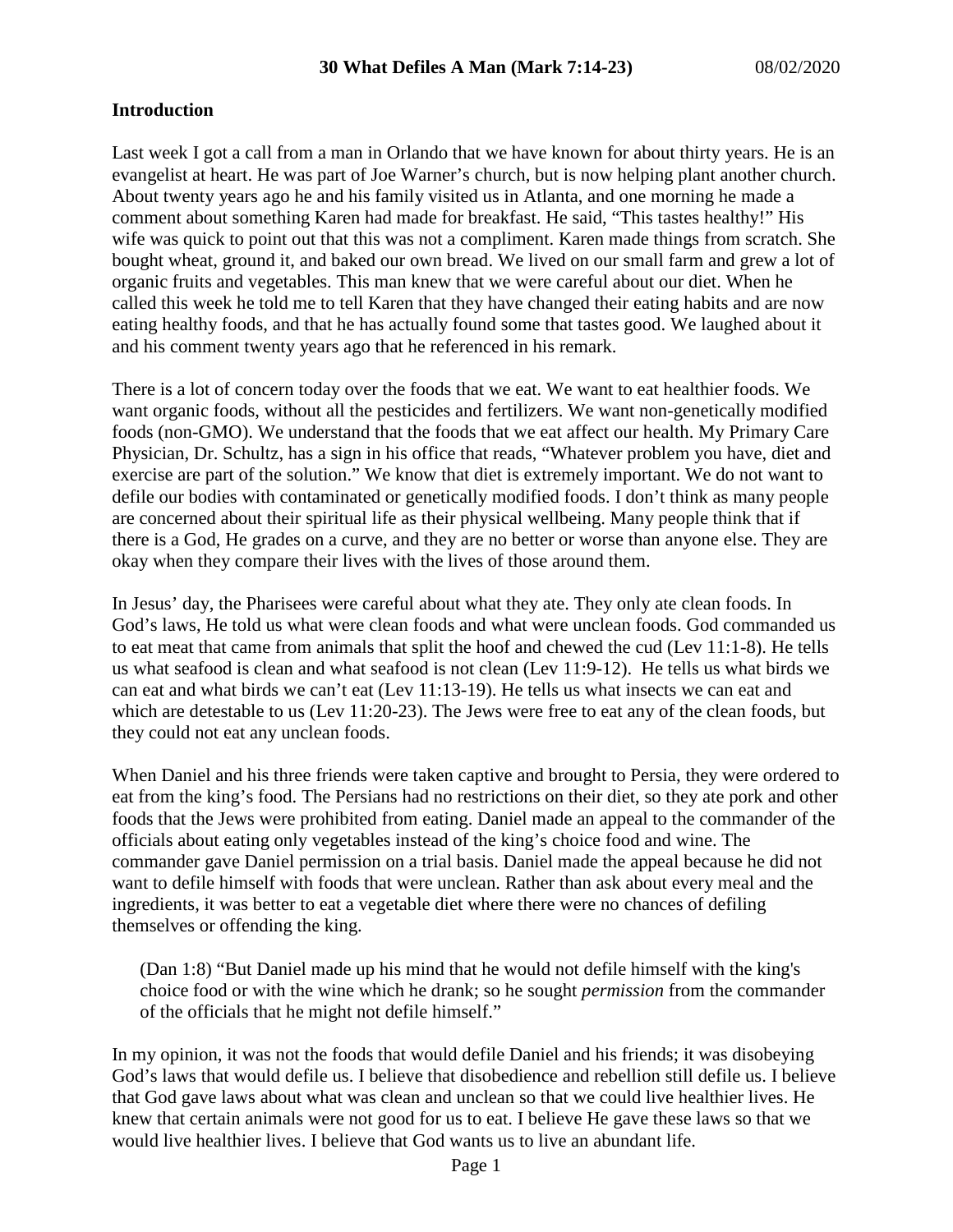Many Christians now eat all kinds of food because Jesus declared all food to be clean. I believe that we have the right to eat all kinds of food, but, I don't think that all foods are healthy. I believe God had good reasons for telling us not to eat certain foods, and I believe those reasons are still valid today. While we have freedom to eat anything, I encourage people to be wise about their diet and to eat healthy.

Our text today is not about foods, even though in our passage Jesus declared all foods to be clean. The main point of the passage is about what defiles us, and Jesus said that it is not food that defiles us, because it does not go into the heart. It goes into our stomachs and then is eliminated. Jesus said that what defiles us is that which proceeds from the heart, and He gave a whole list of evil things that come out of our hearts. This morning we are going to look at what defiles us. Let's read our passage.

## **What Defiles A Man**

- 1. It is not what goes in to our bodies that defiles us
- 2. It is what proceeds out of our hearts that defiles us

(Mark 7:14-23) "After He called the crowd to Him again, He *began* saying to them, "Listen to Me, all of you, and understand: {15} there is nothing outside the man which can defile him if it goes into him; but the things which proceed out of the man are what defile the man. {16} [If anyone has ears to hear, let him hear.] {17} When he had left the crowd *and* entered the house, His disciples questioned Him about the parable. {18} And He said to them, "Are you so lacking in understanding also? Do you not understand that whatever goes into the man from outside cannot defile him, {19} because it does not go into his heart, but into his stomach, and is eliminated?" (*Thus He* declared all foods clean.) {20} And He was saying, "That which proceeds out of the man, that is what defiles the man. {21} For from within, out of the heart of men, proceed the evil thoughts, fornications, thefts, murders, adulteries, {22} deeds of coveting *and* wickedness, *as well as* deceit, sensuality, envy, slander, pride *and* foolishness. {23} All these evil things proceed from within and defile the man."

#### **1. It is not what goes in to our bodies that defiles us**

In context, the Pharisees and scribes had come up from Jerusalem looking for a way to destroy Jesus. They wanted to find fault with Him and they saw that His disciples did not go through the ceremonial cleansing of their hands before eating. So, they confronted Jesus about it, and He rebuked them by quoting Isaiah 29:13. He said they were hypocrites, who were worshiping in vain, teaching the precepts of men, and that their hearts were far from God. He gave them another example, of how they made a law about Corban, which meant something dedicated to God. They would use Corban to get out of taking care of their parents, or honoring their parents. Jesus said they violated the commandments of God for the sake of their traditions.

After addressing the Pharisees and scribes, Jesus called the crowd to Him again, and talked to them about what defiles a man. There were probably Pharisees and scribes still in the crowd, but I believe that Jesus is addressing the crowds. Everywhere Jesus went, He attracted crowds. He healed the sick, cast out demons, fed the multitudes, and people were coming from everywhere to see Jesus. The crowd knew what has just transpired, so Jesus is using the opportunity as a "teachable moment." Jesus told the crowd that nothing outside the man can defile him if it goes into him. He said that the things that defile a man are the things that proceed out of a man. In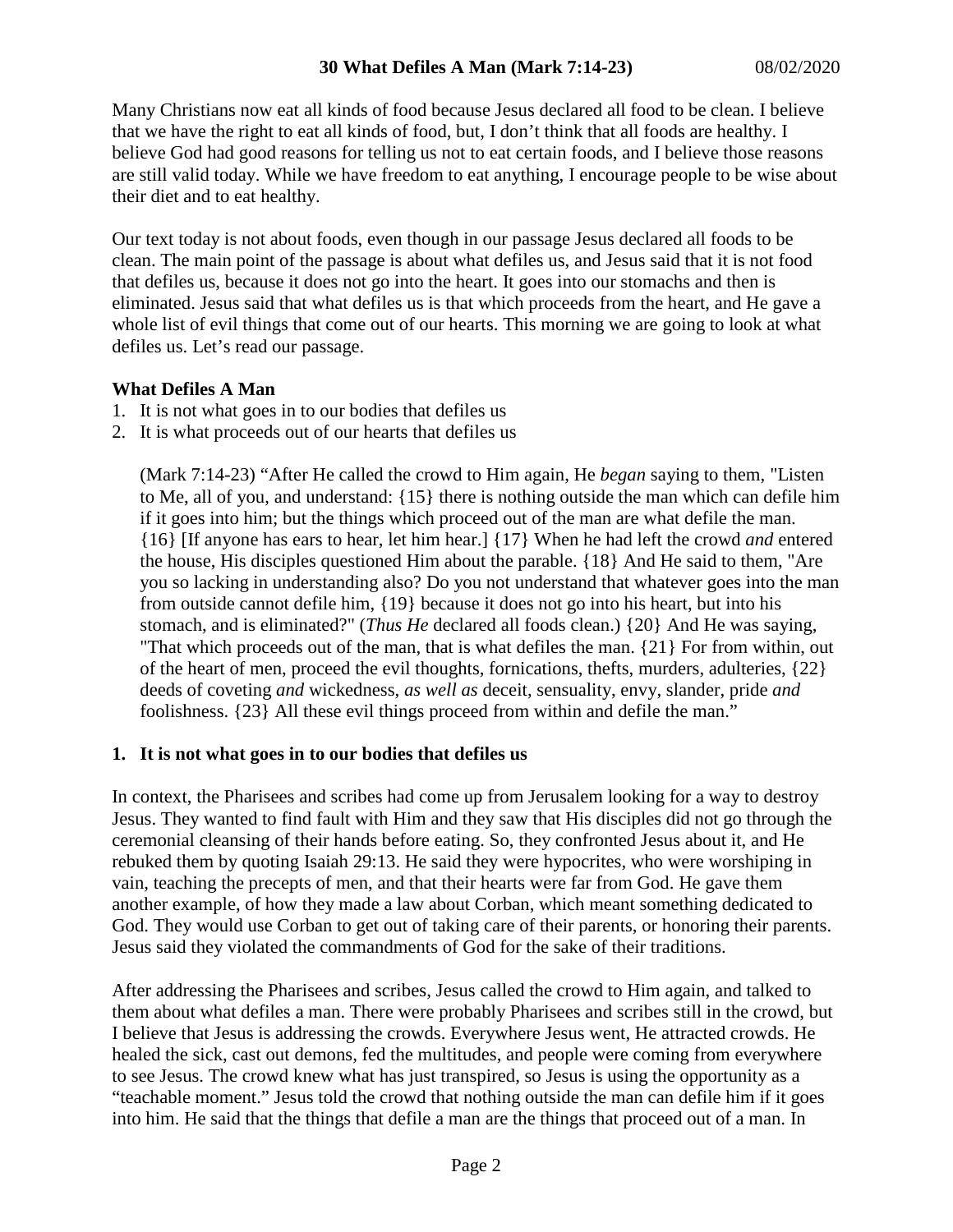saying this, I believe that Jesus is referring to the foods that you eat and perhaps the dirty pot, pitcher, cup, or hands. None of these things defile you. This is the context in which it was said.

(Mark 7:14-15) "After He called the crowd to Him again, He *began* saying to them, "Listen to Me, all of you, and understand: {15} there is nothing outside the man which can defile him if it goes into him; but the things which proceed out of the man are what defile the man."

Verse 16 says, "If anyone has ears to hear, let him hear." It is in brackets because some early manuscripts did not include this. There are a number of verses in Mark like that, and this is one of them. The NIV and the ESV do not include this verse, but the NASB and KJV include it. Some scholars believe that when it was transcribed, the people that wrote it added their own comments and these comments got added into the text. The NASB and KJV are the two most reliable texts that I know, and they both include it. There is nothing theologically wrong with the statement. Moses made the same statement in Deuteronomy 29:4. Ezekiel said the same thing. Jesus said it in Matthew 11:15, and it is not in brackets there. Jesus also said it in Mark 4:9 and 4:23. In the parable of the soils in Luke 8:8, Jesus said it. He also said it when talking about salt in Luke 14:35. So, there is nothing wrong with the saying, it is just whether it was said at that particular incident. God wants us to hear and understand what He is trying to teach us about what defiles us and what does not defile us.

(Mark 7:16) ["If anyone has ears to hear, let him hear."]

(Deut 29:4) "Yet to this day the LORD has not given you a heart to know, nor eyes to see, nor ears to hear."

(Ez 12:2) "Son of man, you live in the midst of the rebellious house, who have eyes to see but do not see, ears to hear but do not hear; for they are a rebellious house."

(Matt 11:15) "He who has ears to hear, let him hear."

(Mark 4:9) "And He was saying, "He who has ears to hear, let him hear."

(Mark 4:23) "If anyone has ears to hear, let him hear."

(Luke 8:8) "Other *seed* fell into the good soil, and grew up, and produced a crop a hundred times as great." As He said these things, He would call out, "He who has ears to hear, let him hear."

(Luke 14:35) "It (salt) is useless either for the soil or for the manure pile; it is thrown out. He who has ears to hear, let him hear."

After addressing the crowd, He entered a house, where His disciples questioned Him about what He had just taught the crowds. That was Jesus' pattern. He explained everything privately to His disciples. Small group ministry is really important so that people can ask questions and get things explained privately. Small groups are a safe place to ask these questions. In larger settings, people won't ask these types of questions because they don't want to look stupid.

Jesus went on to explain what defiles a man. He said the foods that we eat go into our stomach and are eliminated, so they cannot defile us. They can't defile us because they don't go into our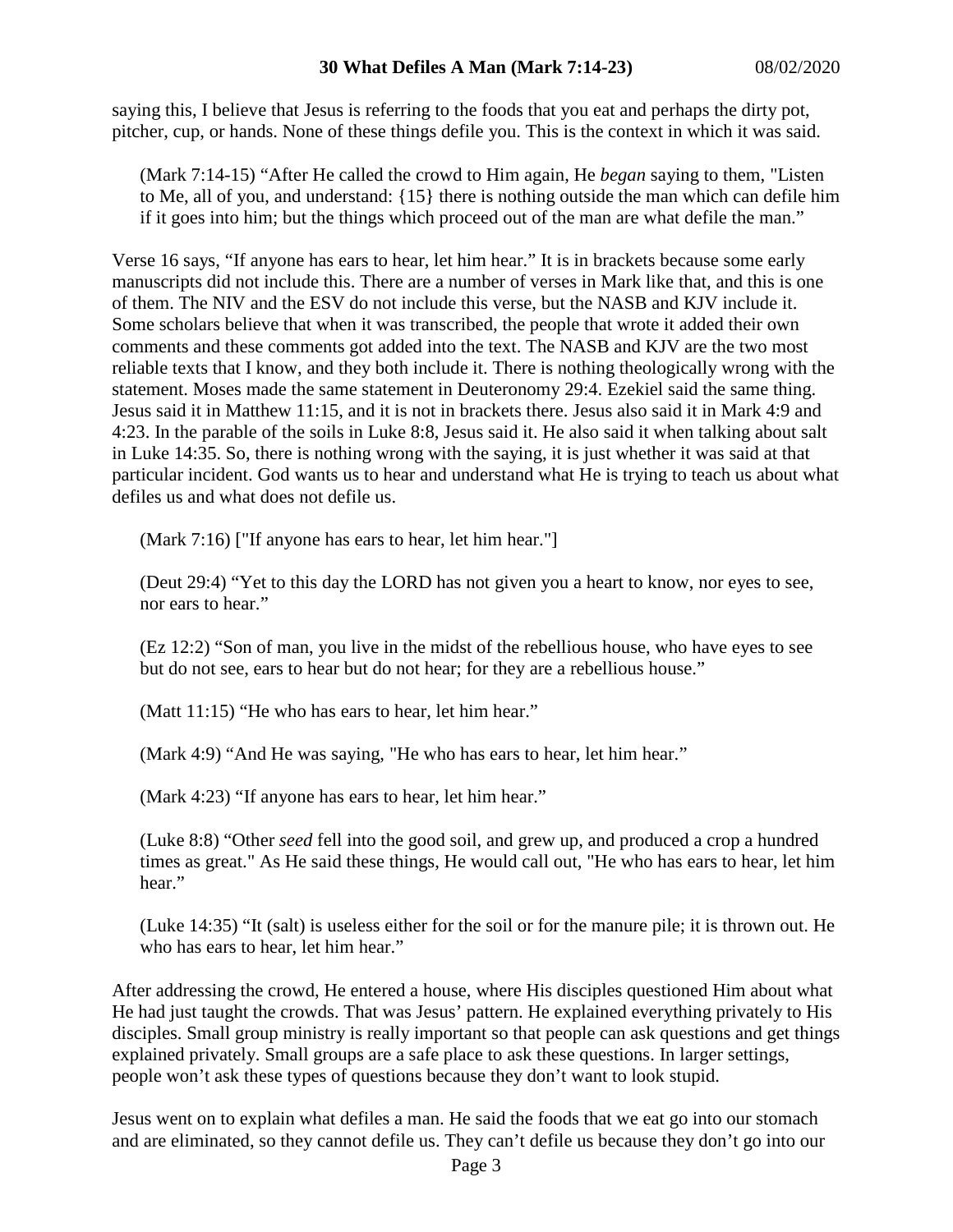hearts; they go into our stomach and are eliminated. Thus, He declared all foods clean. I might add that He did not say that all foods are healthy to eat; He just said that they don't defile us. The foods we eat do not enter into our heart, and it is our hearts that are defiled and defile us. Jesus was concerned about our hearts.

(Mark 7:18-19) "And He said to them, "Are you so lacking in understanding also? Do you not understand that whatever goes into the man from outside cannot defile him, {19} because it does not go into his heart, but into his stomach, and is eliminated?" (*Thus He* declared all foods clean.)"

## **2. It is what proceeds out of our hearts that defiles us**

Then, Jesus said that it is the things that come out of our hearts that defile us. Sin is a heart problem and the things that come out of our hearts defile us. This was a difficult thing for the Pharisees to hear. They regarded themselves as righteous. They did not see themselves as having unclean hearts. They regarded tax collectors and other people as sinners, who had sin problems, but they were clean in their own eyes.

(Mark 7:20) "And He was saying, "That which proceeds out of the man, that is what defiles the man."

In Matthew 23 Jesus gives eight woes. In verses 25-26, the fifth woe, He told them they cleaned the outside of the cup and dish but inside they are full of robbery and self-indulgence. He told them to clean the inside of the cup and dish, so that the outside could become clean. Jesus was telling them they had a heart problem. They had unclean hearts.

(Matt 23:25-26) "Woe to you, scribes and Pharisees, hypocrites! For you clean the outside of the cup and of the dish, but inside they are full of robbery and self-indulgence. {26} You blind Pharisee, first clean the inside of the cup and of the dish, so that the outside of it may become clean also."

In verses 27-28, He again calls them hypocrites and tells them that they are like whitewashed tombs which are beautiful on the outside, but inside they are full of dead men's bones and all uncleanness. They appear to be righteous on the outside, but inwardly they are full of hypocrisy and lawlessness. Jesus is telling them that they had a heart problem. Their hearts were unclean and sinful and the things coming out of their hearts defiled them.

(Matt 23:27-28) "Woe to you, scribes and Pharisees, hypocrites! For you are like whitewashed tombs which on the outside appear beautiful, but inside they are full of dead men's bones and all uncleanness. {28} So you, too, outwardly appear righteous to men, but inwardly you are full of hypocrisy and lawlessness."

John the Baptist came preaching a baptism of repentance. Lots of people were hearing the message and were getting baptized and confessing their sins. However, the Pharisees did not see that they had a need to repent, and they did not get baptized by John. So, they rejected God's purpose for themselves and did not get baptized by John. They had no need of it; they were already righteous in their own eyes.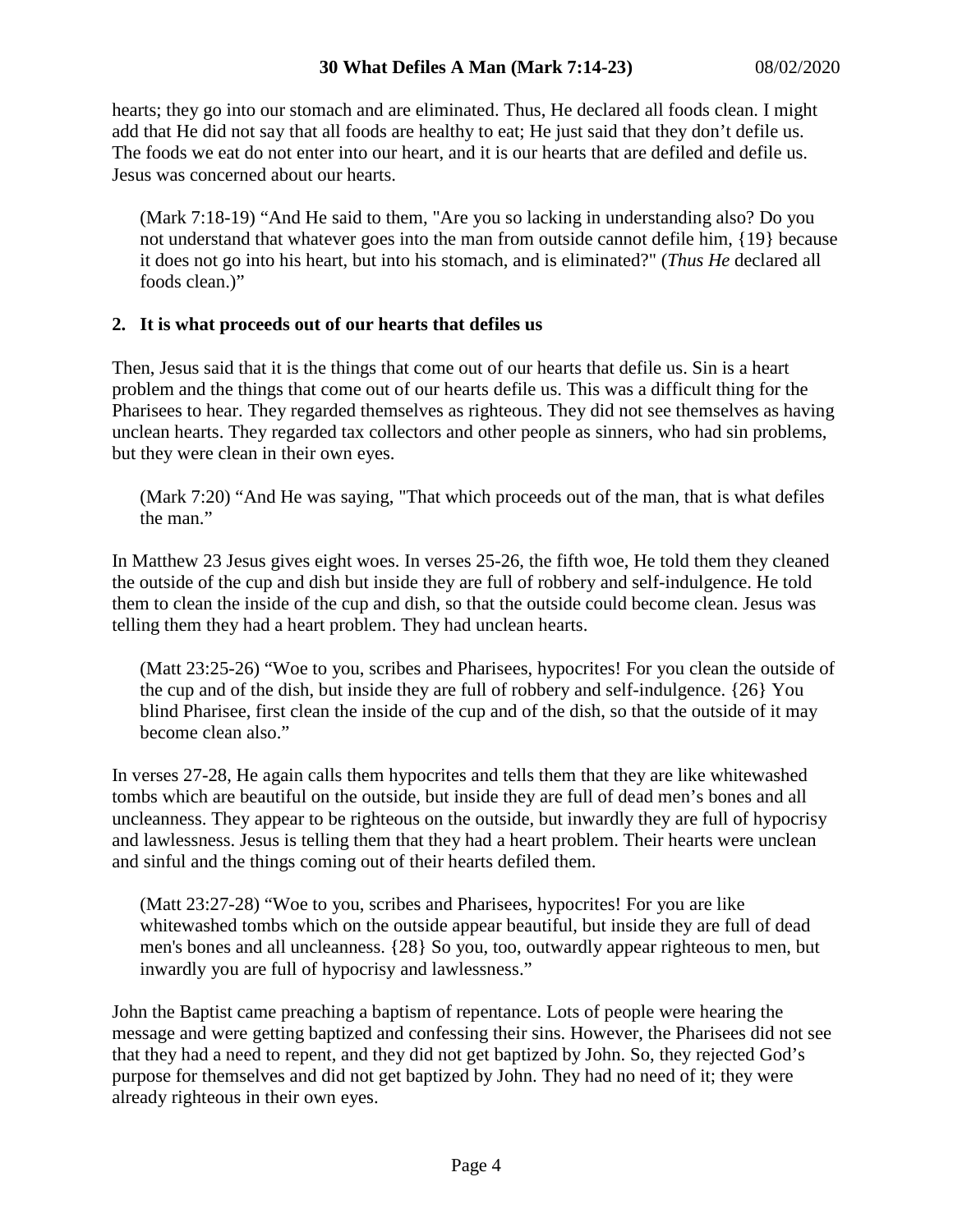(Mark 1:5) "And all the country of Judea was going out to him, and all the people of Jerusalem; and they were being baptized by him in the Jordan River, confessing their sins."

(Luke 7:30) "But the Pharisees and the lawyers rejected God's purpose for themselves, not having been baptized by John."

Jesus also preached repentance. In Luke 5:32 He said, "I have not come to call the righteous, but sinners to repentance." In Mark 2:17, the Pharisees grumbled about Jesus associating with tax collectors and sinners. Jesus replied to them, "It is not those who are healthy who need a physician, but those who are sick; I did not come to call the righteous, but sinners."

(Luke 5:32) "I have not come to call the righteous but sinners to repentance."

(Mark 2:17) "And hearing *this,* Jesus said to them, "*It is* not those who are healthy who need a physician, but those who are sick; I did not come to call the righteous, but sinners."

Jesus' message went against how they saw themselves. This goes against how many people see themselves today. We compare ourselves against other sinners and think we are okay. We have to compare ourselves to a holy God, there is no one righteous in His sight. The reason that Jesus came was to wash our sins away and to give us a clean heart. It is only by the sacrifice made by Jesus that our sins were atoned for. It is only by the covenant with God that we are made righteous. Outside of Christ, no one can stand before God.

Jesus gave a list of things that come from our hearts: evil thoughts, fornications, thefts, murders, adulteries, deeds of coveting and wickedness, deceit, sensuality, envy, slander, pride, and foolishness. Did He leave anything out? That covers about every kind of sin imaginable, and all of it comes out of our hearts. These are the things that defile us, not the foods that we eat, with or without clean pitchers, pots, pans, or hands.

(Mark 7:20-23) "And He was saying, "That which proceeds out of the man, that is what defiles the man. {21} "For from within, out of the heart of men, proceed the evil thoughts, fornications, thefts, murders, adulteries, {22} deeds of coveting *and* wickedness, *as well as* deceit, sensuality, envy, slander, pride *and* foolishness. {23} "All these evil things proceed from within and defile the man."

## **Conclusion and Applications**

The message today is pretty simple. The things that we eat go into our stomach, not our hearts, and they do not defile us. The things that come out of our hearts; these defile us. The words that come out of our mouths and the things we do all come out of our hearts. The key is to have clean hearts. We have to clean the inside of the cups so that the outside will be clean also.

Danny Jones, who was the Pastor at Metro Life Church in Orlando, once said that our hearts are like a tube of toothpaste. Whenever it gets squeezed, whatever is inside comes out. The pressures in life often reveal things in our lives that need to be dealt with. Whatever is in our hearts will come out. We have heart problems. The things that get squeezed out of us just reveal that we have a heart problem.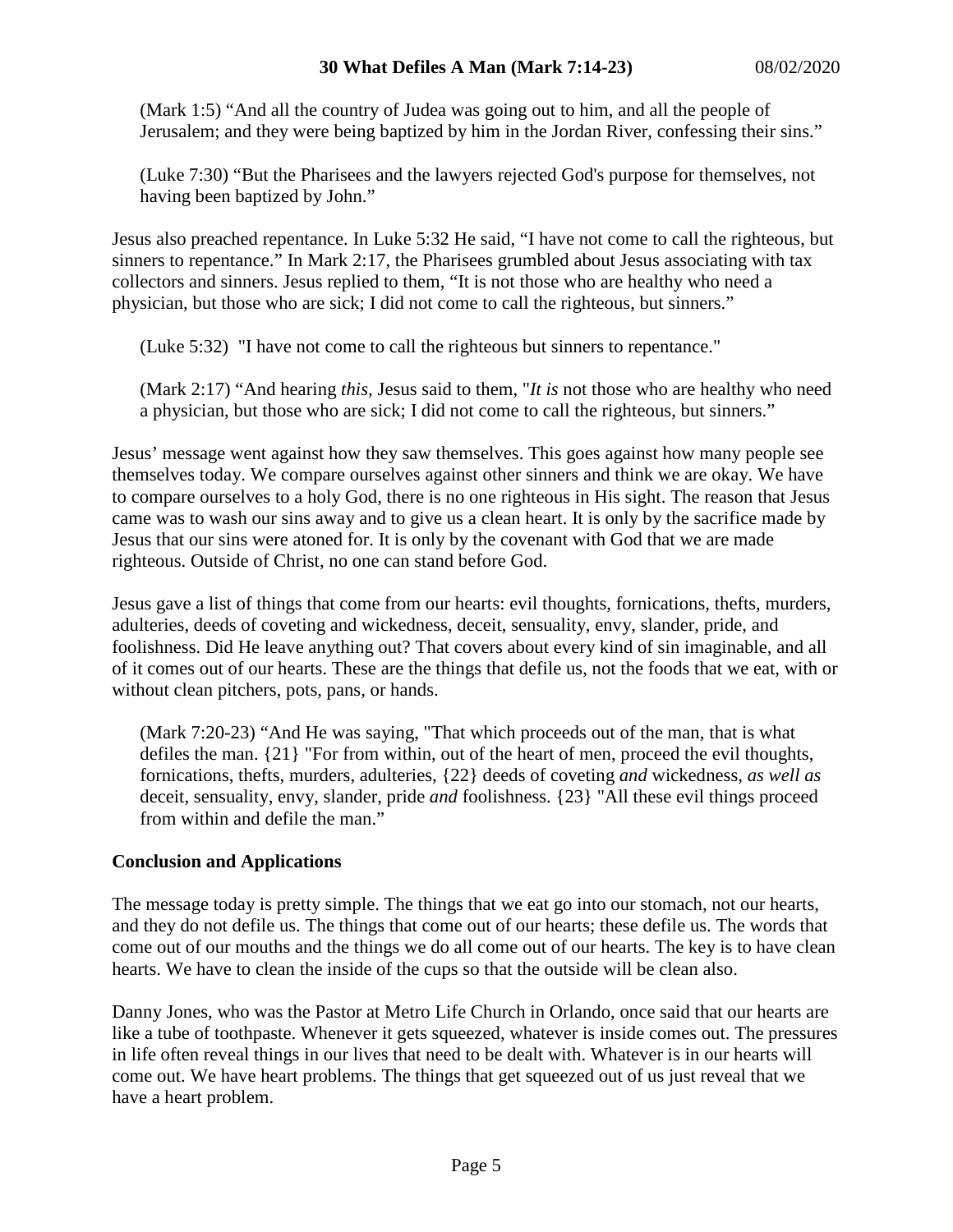Jeremiah prophesied about our hearts. He said that our heart is more deceitful than all else and is desperately sick. Paul made it clear in Romans 3:23, that all of us have sinned and fall short of the glory of God. All of us have a sin problem.

(Jer 17:9) "The heart is more deceitful than all else and is desperately sick; who can understand it?"

(Rom 3:23) "for all have sinned and fall short of the glory of God,"

In Romans 6, Paul said that we were slaves of sin, but then he encouraged us by saying, "But thanks be to God that though you were slaves of sin, you became obedient from the hart to that form of teaching to which you were committed, and having been freed from sin, you became slaves of righteousness." We were freed from sin by God forgiving us of our sins and cleansing us from all unrighteousness. We were made holy through a covenant with God through Jesus' blood. God is the only one that can forgive us of our sins and clean our hearts. The Pharisees had rejected the Messiah, the only one that could give them a clean heart. They did not see themselves as sick, needing a physician, but they had heart problem that needed healing.

(Rom 6:17-18) "But thanks be to God that though you were slaves of sin, you became obedient from the heart to that form of teaching to which you were committed, {18} and having been freed from sin, you became slaves of righteousness."

I love out the prophet Ezekiel describes salvation and the cleansing of our hearts. He said, *"When they come there, they will remove all its detestable things and all its abominations from it. And I will give them one heart, and put a new spirit within them. And I will take the heart of stone out of their flesh and give them a heart of flesh, that they may walk in My statutes and keep My ordinances and do them. Then they will be My people, and I shall be their God."* (Ez 11:18- 20) When we repent and turn to God, He takes out the heart of stone and gives us a heart of flesh. He puts His Spirit inside of us. When we come into a covenant with God, we become His people and He becomes our God. He gives us the ability to walk in His statutes and ways because He cleanses our hearts and gives us a heart that is soft and pliable. Without Christ, we have a heart of stone that is unclean and incapable of walking in God's statutes. The starting point for all of us is salvation. God forgives us and gives us a new heart.

When we receive Christ and His forgiveness, we have begun a new walk. Paul told the Corinthians "If anyone is in Christ, he is a new creature. We are born again and we are now saints. The old life passes away and new things come. But it is a process. The term that is used by theologians is progressive sanctification. We have to renew our minds and that is a process.

(2 Cor 5:17) "Therefore if anyone is in Christ, *he is* a new creature; the old things passed away; behold, new things have come."

I have had people come to me who had a problem with swearing and cursing. They have asked me for help in cleaning up their language. To me, it is a heart problem. They need their hearts renewed. Romans 12:2 tells us not to be conformed to the world, but to be transformed by the renewing of our minds. Our minds are part of our heart, and we need our minds transformed. When our minds get transformed, our speech, conduct, and other things get transformed. We have to renew our minds. We could spend the next hour on Romans 12:2, but I only want to give you a quick overview. We have to fill our minds with the Word of God. We have to read the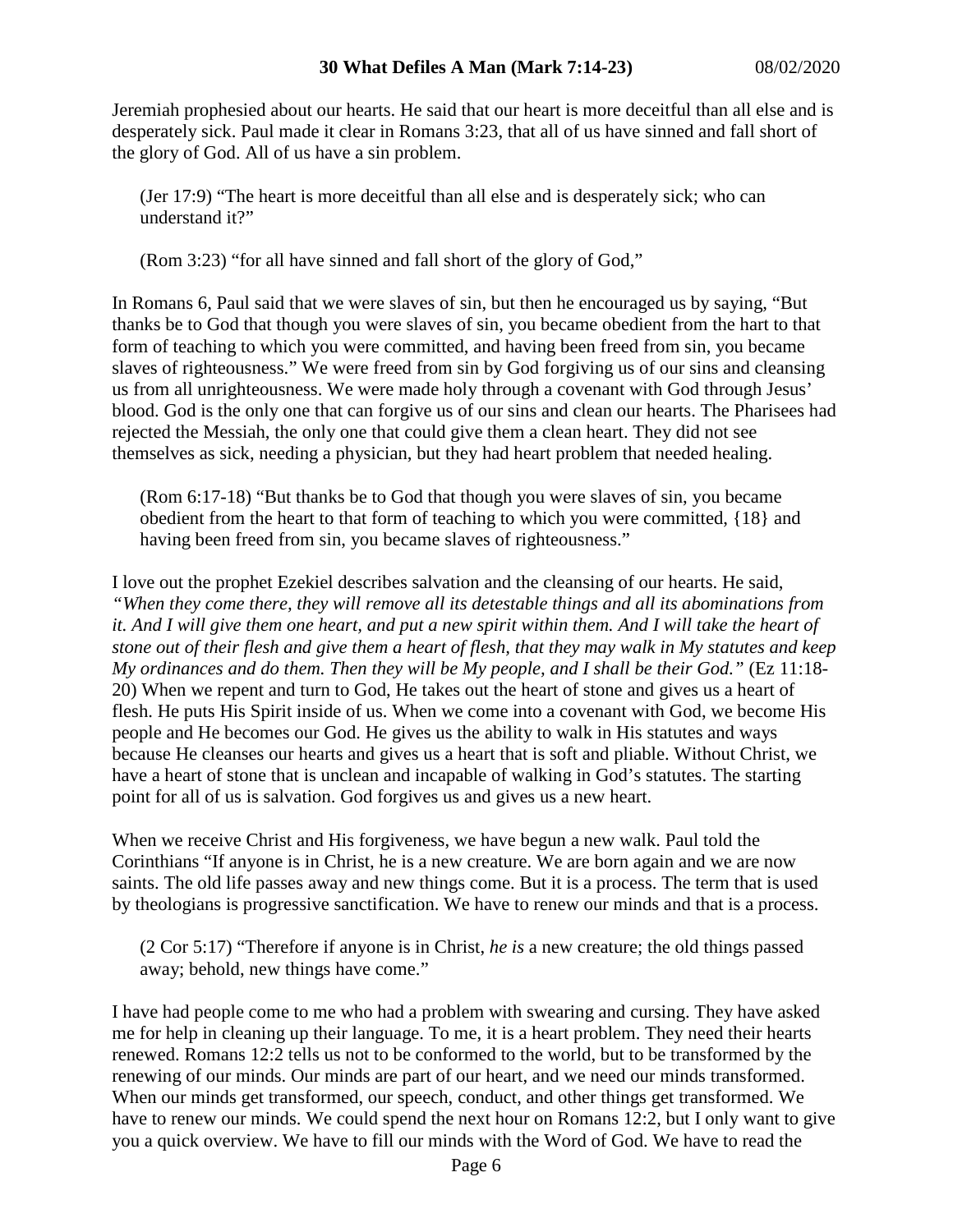word. We have to meditate on God's word. We have to look intensely at the Word of God. We have to saturate our minds on God's word. We have to apply God's Word to our own lives. We have to repent of the things in our lives that do not line up with God's word. As we do these things and renew our minds, our lives will be transformed.

On a practical basis, when people come to me with a particular problem, I try to help them find Scriptures that deal with the area that they are struggling with. If they have an anxiety problem, I help them find verses on anxiety, and then tell them to read, memorize, meditate, and apply those verses. If they are having a problem with greed, I help them find verses on greed. If they are having a problem with lust, I find verses that deal with our lusts. It is all part of renewing our minds and letting our lives be transformed.

Finally, our hearts are like computers. If we put garbage in, we get garbage out. We have to be very careful about what we allow into our hearts, because what is in our hearts will come out and the things that proceed from our hearts will defile us. Solomon wrote that we must watch over our hearts with all diligence, for from it flow the springs of life. We have to be careful to keep those springs of life pure by not allowing impure things into them.

(Pr 4:23) "Watch over your heart with all diligence, for from it *flow* the springs of life."

Let me ask some final questions. Do you struggle with evil thoughts? Do you struggle with coveting what other people have? Do you struggle with envy, slander, or other sins of the mouth? Do you struggle with lust? God wants us to be free. He sent Jesus to free us from the bondage of sin. Have you come to a place in your life where you have received Christ into your life? Have you asked Him to come in and forgive you of your sins? Have you surrendered your life to Christ by confessing Him to be your Lord? If you have never received Christ, let me encourage you to ask Him to come in to your life this morning. That is God's purpose for your life. The Pharisees rejected God's purpose and did not repent of their self-righteousness. Will you accept God's purpose and plan for your life by receiving Jesus as Your Lord?

Some of you have prayed to receive Christ, but you struggle with some of those things. Let me encourage you to ask God to help you overcome those things. I exhort you to make a commitment before God this morning to renew your mind and set your mind on things above. I encourage you to make a commitment to memorize scripture and to meditate on those scriptures. The truth will set you free. I also encourage you to confess your sins with one another. The Bible tells us to bear one another's burdens. If you are burdened with an area of your life, allow a brother or sister to help you bear that burden until you have been set free.

Let's pray.